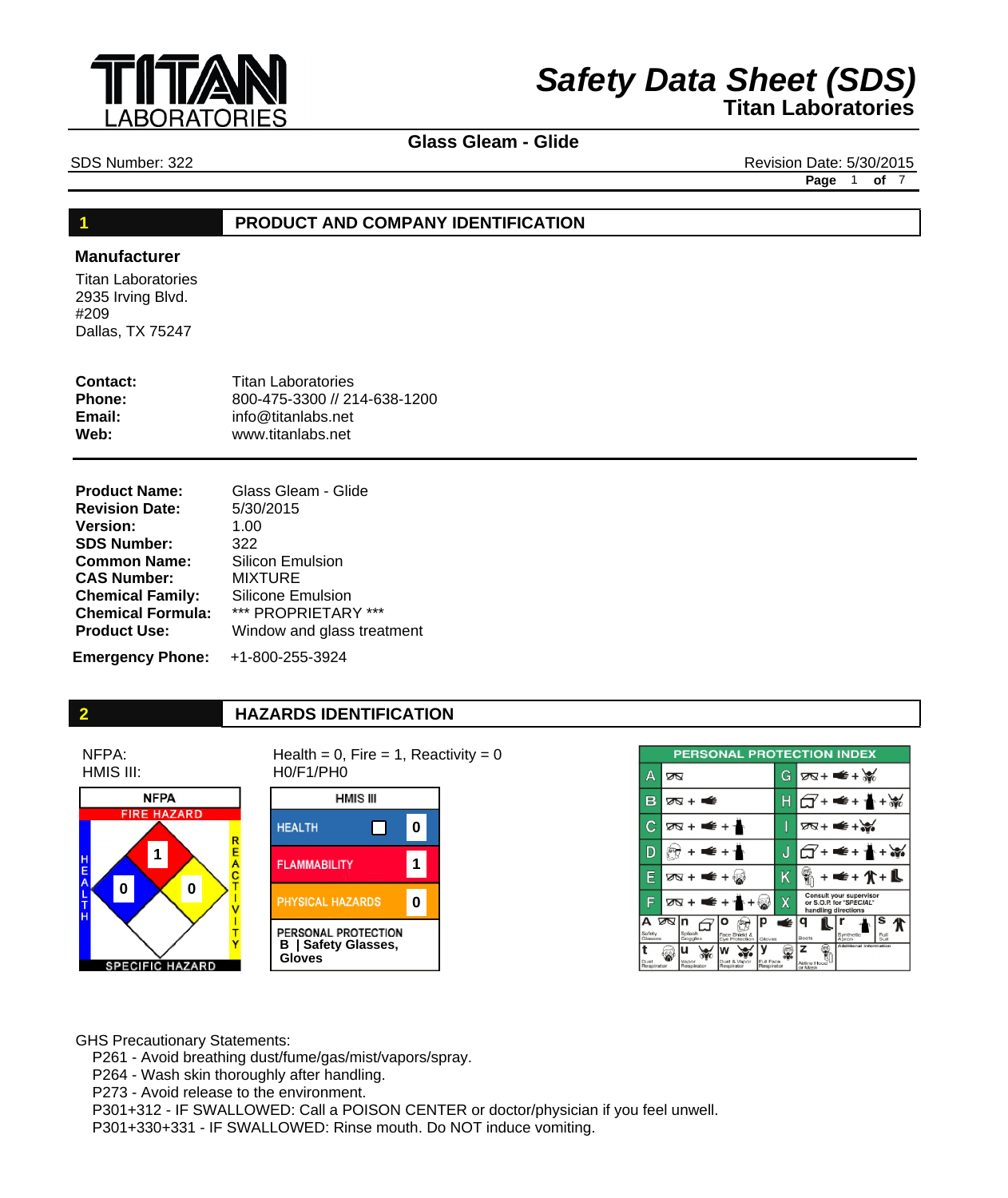

# **Glass Gleam - Glide**

SDS Number: 322 Revision Date: 5/30/2015

**Page** 2 **of** 7

 P302+350 - IF ON SKIN: Gently wash with soap and water.

 P305+351+338 - IF IN EYES: Rinse continuously with water for several minutes. Remove contact lenses if present and easy to do. Continue rinsing.

 P405 - Store locked up.

 P410+412 - Protect from sunlight. Do not expose to temperatures exceeding 50 °C/122 °F

 P501 - Dispose of contents/container to an approved waste disposal plant.

### **3 COMPOSITION/INFORMATION ON INGREDIENTS**

#### **Ingredients:**

 **Cas # | Percentage | Chemical Name -------------------------------------------------------------------------------------------------------** 

 **N/A | 100% | Proprietary, non-hazardous, non-regulated** 

# **4 FIRST AID MEASURES**

| Inhalation:          | Generally, this product does not irritate through inhalation. In case of irritation, give oxygen or artificial |
|----------------------|----------------------------------------------------------------------------------------------------------------|
|                      | respiration if needed. If symptoms develop, move victim to fresh air. If symptoms persist, obtain medical      |
|                      | attention.                                                                                                     |
| <b>Skin Contact:</b> | Generally, product does not irritate skin. As a precaution flush skin with water for several minutes to        |

- e skin. As a precaution, flush skin with water for several m ensure all chemical is removed. If reddening develops and/or persists, obtain medical attention. **Skin Contact:**
- Generally, product does not irritate the eyes. As a precaution, flush with large amounts of water for several minutes, lifting upper and lower lids occasionally. Remove contact lenses is present and easy to do so. If eye irritation persists, obtain medical attention. **Eye Contact:**
- Rinse mouth with water. Drink two to three glasses of water to dilute stomach contents. Do NOT induce vomiting unless instructed to do so. Never give anything by mouth to an unconscious person. If symptoms develop and/or persist, obtain medical attention. **Ingestion:**

#### **Most important symptoms and effects, both acute and delayed:**

The most important known symptoms and effects are described in the labelling (see Section 2) and/or Section 11.

**Indication of any immediate medical attention and special treatment needed:** No data available.

# **5 FIRE FIGHTING MEASURES**

| <b>Flammability:</b>       | No data available |
|----------------------------|-------------------|
| <b>Flash Point:</b>        | DNA               |
| <b>Flash Point Method:</b> | DNA               |
| <b>Burning Rate:</b>       | No data available |
| <b>Autoignition Temp:</b>  | No data available |
| LEL:                       | DNA               |
| UEL:                       | DNA               |

#### **Extinguishing Media:**  Water Spray Water Fog Carbon Dioxide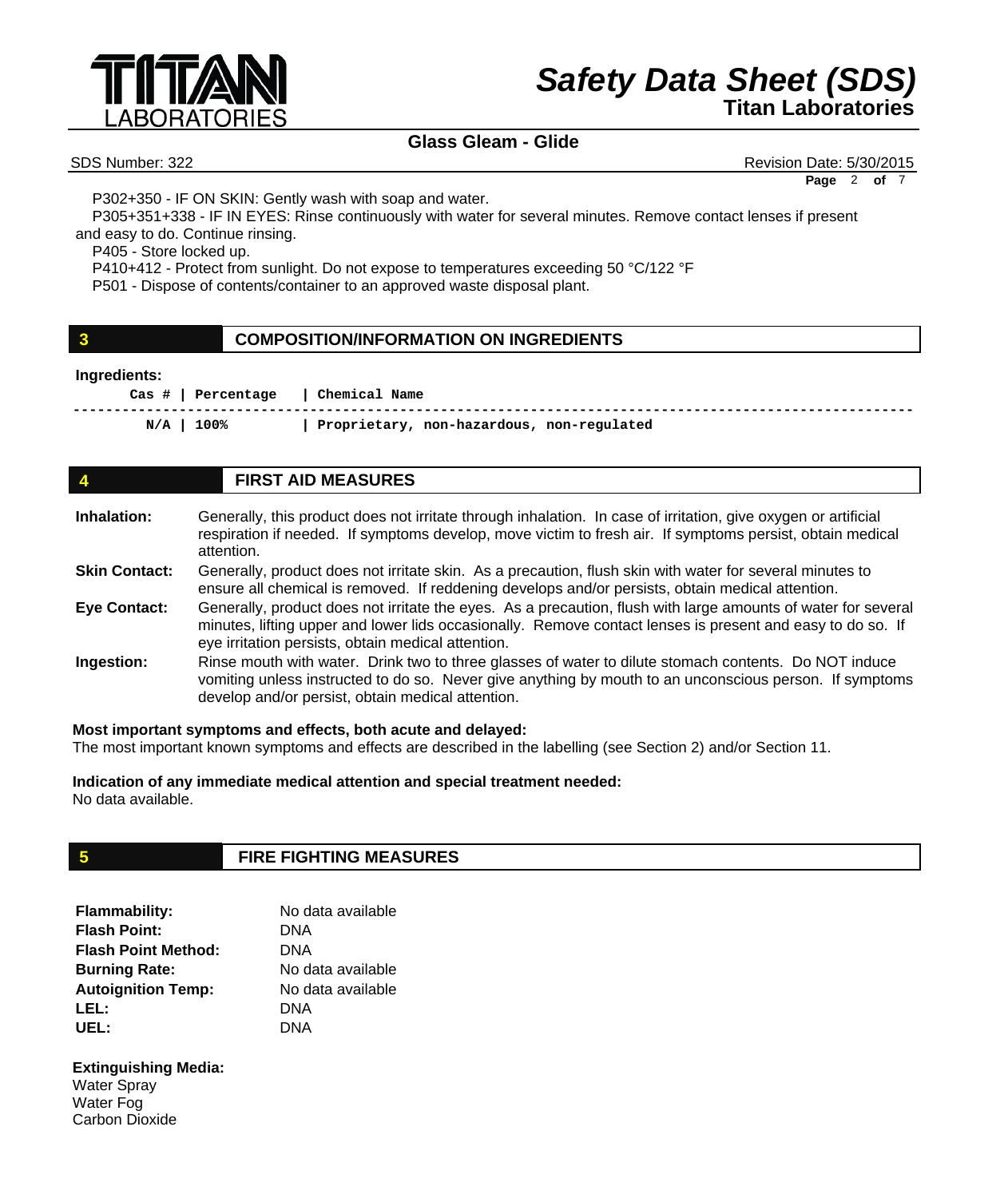

# **Glass Gleam - Glide**

SDS Number: 322 Revision Date: 5/30/2015 **Page** 3 **of** 7

Alcohol-Resistant Foam Dry Chemical

#### **Special Hazards Arising From the Substance or Mixture:**

Carbon Oxides Silicon Oxides

### **Advice for Firefighters:**

Firefighters should wear full-face, positive-pressure respirators.

#### **Further Information:**

If incinerated, may release toxic fumes. Use water spray to cool unopened containers. See Section 7 for more information on safe handling. See Section 8 for more information on personal protection equipment. See Section 13 for disposal information.

### **6 ACCIDENTAL RELEASE MEASURES**

#### **Personal Precautions, Protective Equipment and Emergency Procedures:**

Use personal protective equipment. Keep from contacting skin or eyes. Avoid breathing vapors, mist or gas. Ensure adequate ventilation. Evacuate personnel to safe areas.

#### **Environmental Precautions:**

Prevent further release (leakage/spillage) if safe to do so. Do not allow product to enter drains. Do not allow to drain to environment.

### **Methods and Materials for Containments and Cleaning Up:**

Absorb with liquid-binding material (sand, diatomite, universal binders, sawdust). Place contaminated material into suitable, closed containers for disposal. Dispose of contaminated material according to Section 13. After spillage has been collected, area may be flushed with water or wet-brushed. Ensure adequate ventilation.

#### **Reference to Other Sections:**

See Section 7 for information on safe handling. See Section 8 for information on personal protection equipment. See Section 13 for information on proper disposal.

# **7 HANDLING AND STORAGE**

| <b>Handling Precautions:</b> | Avoid contact with eyes, skin, or clothing.                                 |
|------------------------------|-----------------------------------------------------------------------------|
|                              | Keep containers closed when not in use.                                     |
|                              | Do not expose containers to open flame, excessive heat, or direct sunlight. |
|                              | Keep away from sources of ignition.                                         |
|                              | Do not smoke while using material.                                          |
|                              | Do not puncture or drop containers.                                         |
|                              | Handle with care and avoid spillage on the floor (slippage).                |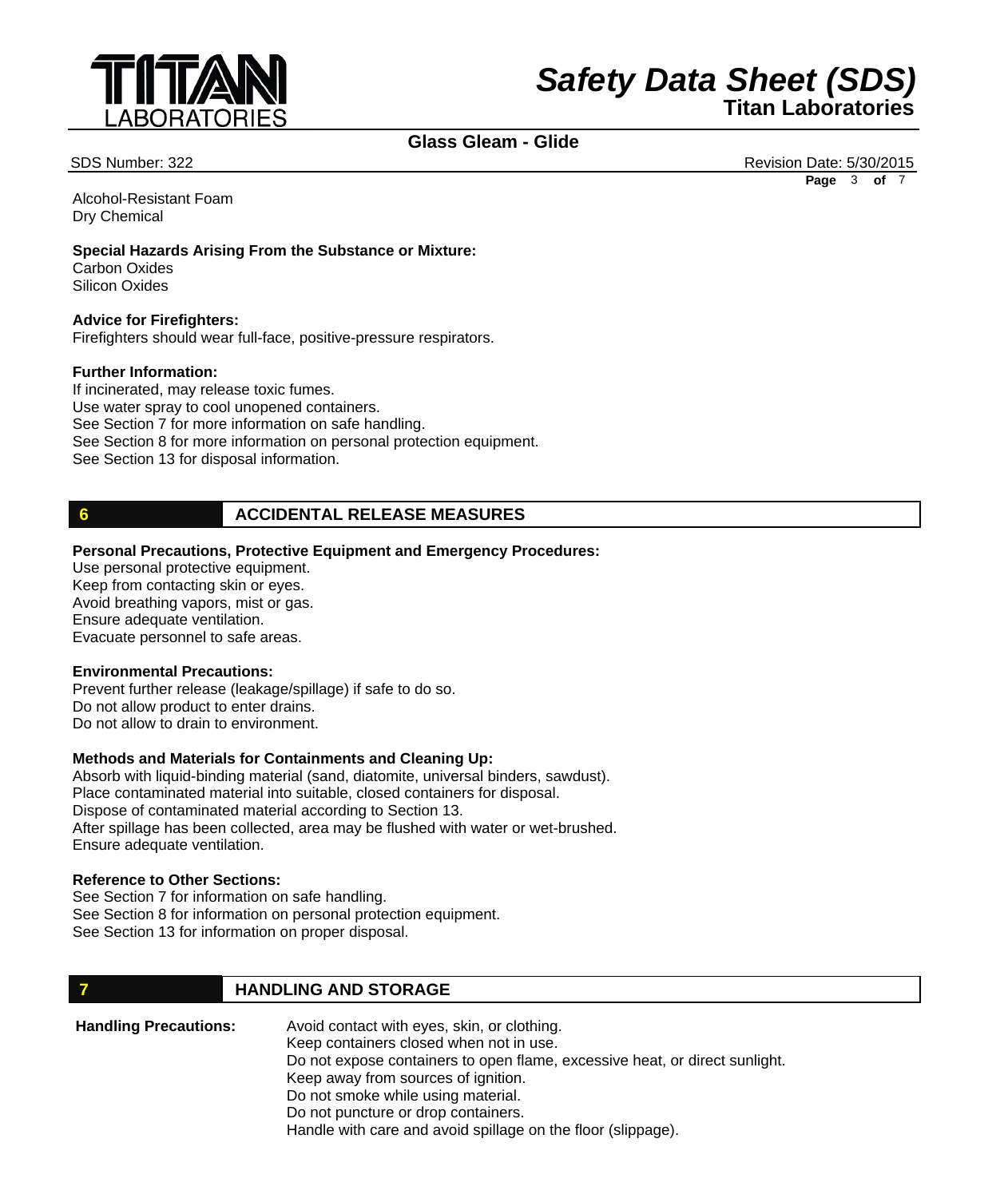

### **Glass Gleam - Glide**

SDS Number: 322 Revision Date: 5/30/2015 **Page** 4 **of** 7

|                              | Keep material out of reach of children.<br>Keep material away from incompatible materials.<br>Wash thoroughly after handling. |
|------------------------------|-------------------------------------------------------------------------------------------------------------------------------|
| <b>Storage Requirements:</b> | Keep container tightly closed.                                                                                                |
|                              | Store in a well-ventilated place.                                                                                             |
|                              | Do not store at temperatures exceeding 50 °C/122 °F.                                                                          |
|                              | Do not store in direct sunlight.                                                                                              |
|                              | Store away from strong acids, strong bases and strong oxidizing agents.                                                       |

#### **8 EXPOSURE CONTROLS/PERSONAL PROTECTION**

All ventilation should be designed in accordance with OSHA standard (29 CFR 1910.94). Use local exhaust at filling zones and where leakage and dust formation is probable. Use mechanical (general) ventilation for storage areas. Use appropriate ventilation as required to keep Exposure Limits in Air below TLV & PEL limits. Eye/face protection: When using material use safety glasses and gloves according to HMIS PP, B. All safety equipment should be tested and approved under appropriate government standards such as NIOSH (US) or EN 166 (EU). Skin protection: Handle with gloves made from PVC, Neoprene or Nitrile, if desired. Gloves are not needed for normal use. Gloves must be inspected prior to use. Use proper glove removal technique (without touching glove's outer surface) to avoid skin contact. Dispose of contaminated gloves according to applicable laws and laboratory practices. Body Protection: Chemically resistant safety glasses are recommended. Type of protective equipment should be selected based on concentration amount and conditions of use of this material. Respiratory protection: None required. Control of environmental exposure: Prevent leakage or spillage if safe to do so. Do not let material enter drains. **Engineering Controls: Personal Protective Equip:**

#### **Components with workplace control parameters:**

Contains no substances with occupational exposure limit values.

#### **Biological occupational exposure limits:**

Contains no substances with biological occupational exposure limits values.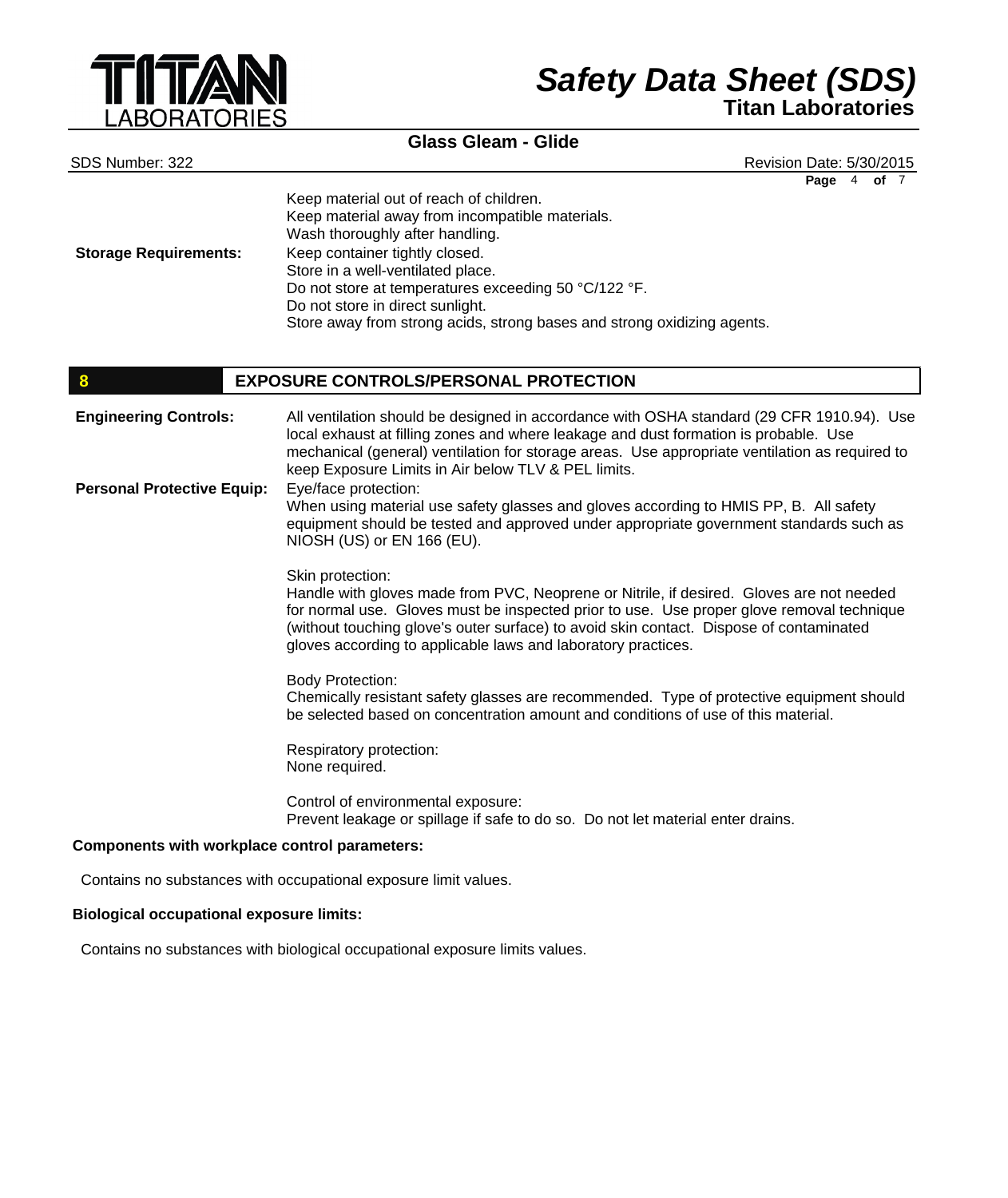

**Glass Gleam - Glide**

SDS Number: 322 Revision Date: 5/30/2015

**Page** 5 **of** 7

### **9 PHYSICAL AND CHEMICAL PROPERTIES**

| Appearance:                                  | Thin, pale blue liquid                  |                                          |                         |
|----------------------------------------------|-----------------------------------------|------------------------------------------|-------------------------|
| <b>Physical State:</b>                       | Liauid                                  | Odor:                                    | Characteristic          |
| <b>Odor Threshold:</b>                       | Not determined                          | <b>Molecular Formula:</b>                | <b>MIXTURE</b>          |
| <b>Particle Size:</b>                        | Not determined                          | Solubility:                              | Dispersable             |
| <b>Spec Grav./Density:</b>                   | 1.010 g/ml (8.43 lbs/gal)               | <b>Softening Point:</b>                  | Not determined          |
| <b>Viscosity:</b>                            | Not determined                          | <b>Percent Volatile:</b>                 | <b>DNA</b>              |
| Sat. Vap. Conc.:                             | Not determined                          | <b>Heat Value:</b>                       | Not determined          |
| <b>Boiling Point:</b>                        | $> 100.0$ °C (212 °F)                   | Freezing/Melting Pt.: $< 0.0$ °C (32 °F) |                         |
| <b>Flammability:</b>                         | (solid, gas): Not data available        | <b>Flash Point:</b>                      | <b>DNA</b>              |
| <b>Partition Coefficient: Not determined</b> |                                         | Octanol:                                 | Not determined          |
| <b>Vapor Pressure:</b>                       | (mm Hg @ 20 °C): $<$ 20                 | <b>Vapor Density:</b>                    | $\text{(air = 1)}: > 1$ |
| pH:                                          | @ 100%: 7.0                             | VOC:                                     | <b>DNA</b>              |
| Evap. Rate:                                  | $(N-ButyI Accate = 1)$ : Not determined | <b>Bulk Density:</b>                     | Not determined          |
| <b>Molecular weight:</b>                     | <b>MIXTURE</b>                          | <b>Auto-Ignition Temp:</b>               | Not determined          |
| Decomp Temp:                                 | Not determined                          | <b>UFL/LFL:</b>                          | Not determined          |

# **10 STABILITY AND REACTIVITY**

Product is stable under normal conditions. Incompatibilities, flames, ignition sources. Strong acids, strong bases and strong oxidizing agents. Carbon Oxides and Silicon Oxides. Will not occur. **Stability: Conditions to Avoid: Materials to Avoid: Hazardous Decomposition: Hazardous Polymerization:**

# **11 TOXICOLOGICAL INFORMATION**

**Component(s):** N/A **CAS No(s):** N/A

**Acute Toxicity:** No data available.

**Skin Corrosion/Irritation:** Generally this product does not irritate the skin.

**Serious Eye Damage/Eye Irritation:** Generally this product does not irritate the eyes.

**Respiratory or Skin Sensitation:** No data available.

**Germ Cell Mutagenicity:** No data available.

#### **Carcinogenicity:**

IARC: No component of this product present at levels greater than or equal to 0.1% is identified as a carcinogen or potential carcinogen by IARC.

ACGIH: No component of this product present at levels greater than or equal to 0.1% is identified as a carcinogen or potential carcinogen by ACGIH.

NTP: No component of this product present at levels greater than or equal to 0.1% is identified as a carcinogen or potential carcinogen by NTP.

OSHA: No component of this product present at levels greater than or equal to 0.1% is identified as a carcinogen or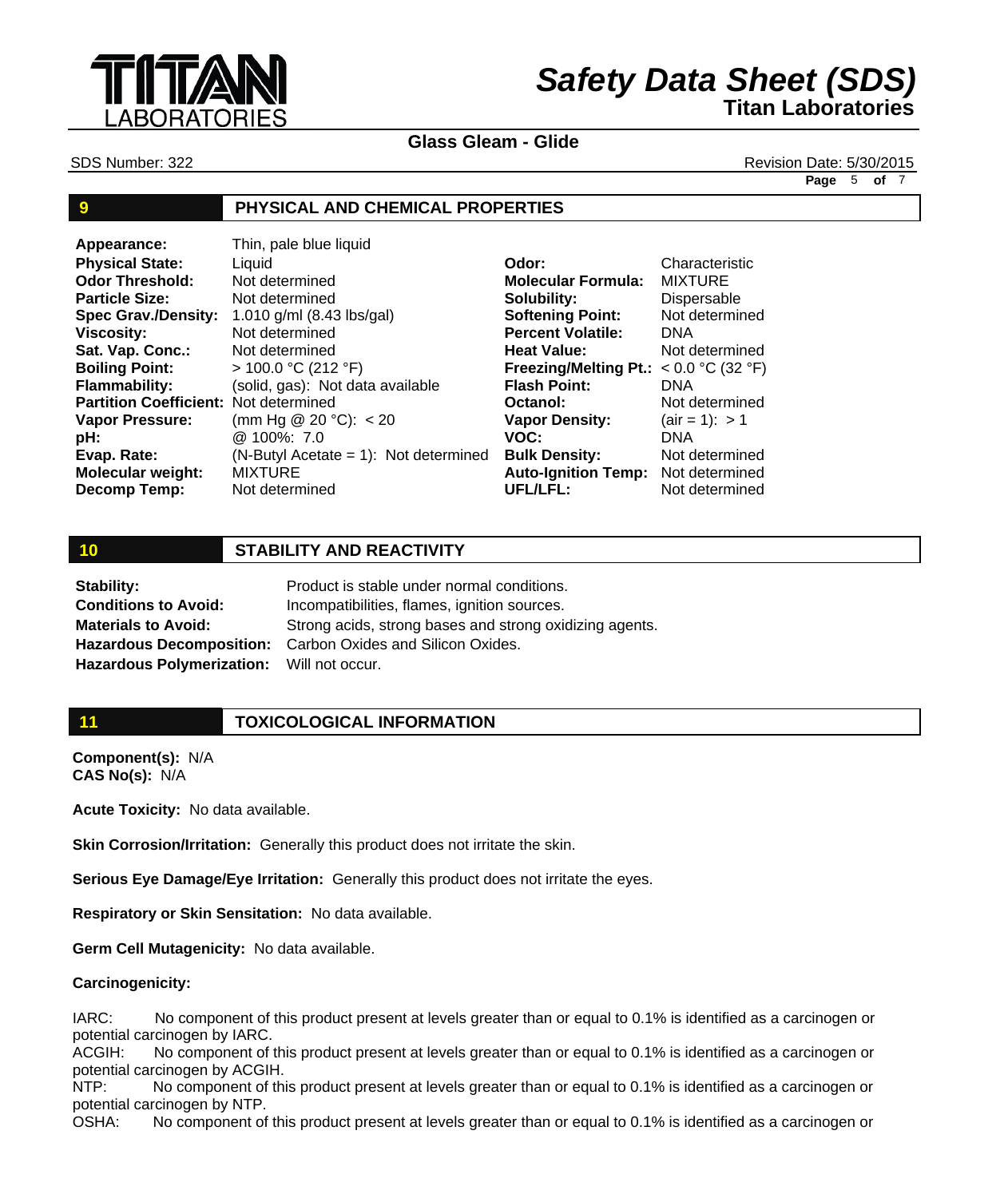

# **Glass Gleam - Glide**

potential carcinogen by OSHA.

**Reproductive Toxicity:** No data available.

**Specific Target Organ Toxicity - Single Exposure:** No data available.

**Specific Target Organ Toxicity - Repeated Exposure:** No data available.

**Aspiration Hazard:** No data available.

**Additional Information:** No data available.

### **12 ECOLOGICAL INFORMATION**

**Component(s):** N/A **CAS No(s):** N/A

#### **Toxicity:**

*Toxicity to fish:* No data available.

*Toxicity to daphnia and other aquatic invertebrates:* No data available.

**Persistence and Degradability:**  Readily biodegradable.

**Bioaccumulative potential:**  No data available.

**Mobility in Soil:**  No data available.

### **Results of PBT and vPvB assessment:**

Not required/conducted.

#### **Other Adverse Effects:**

An environmental hazard cannot be excluded in the event of unprofessional handling or disposal. Toxic to aquatic life with long lasting effects.

### **13 DISPOSAL CONSIDERATIONS**

Product: Hazardous wastes shall be managed responsibly. All entities that store, transport or handle hazardous waste shall take the necessary measures to prevent risks of pollution, release into the environment or damage to people and animals. Contact a licensed professional waste disposal service to dispose of this material.

Contaminated Packaging: Dispose of as unused product.

SDS Number: 322 Revision Date: 5/30/2015 **Page** 6 **of** 7